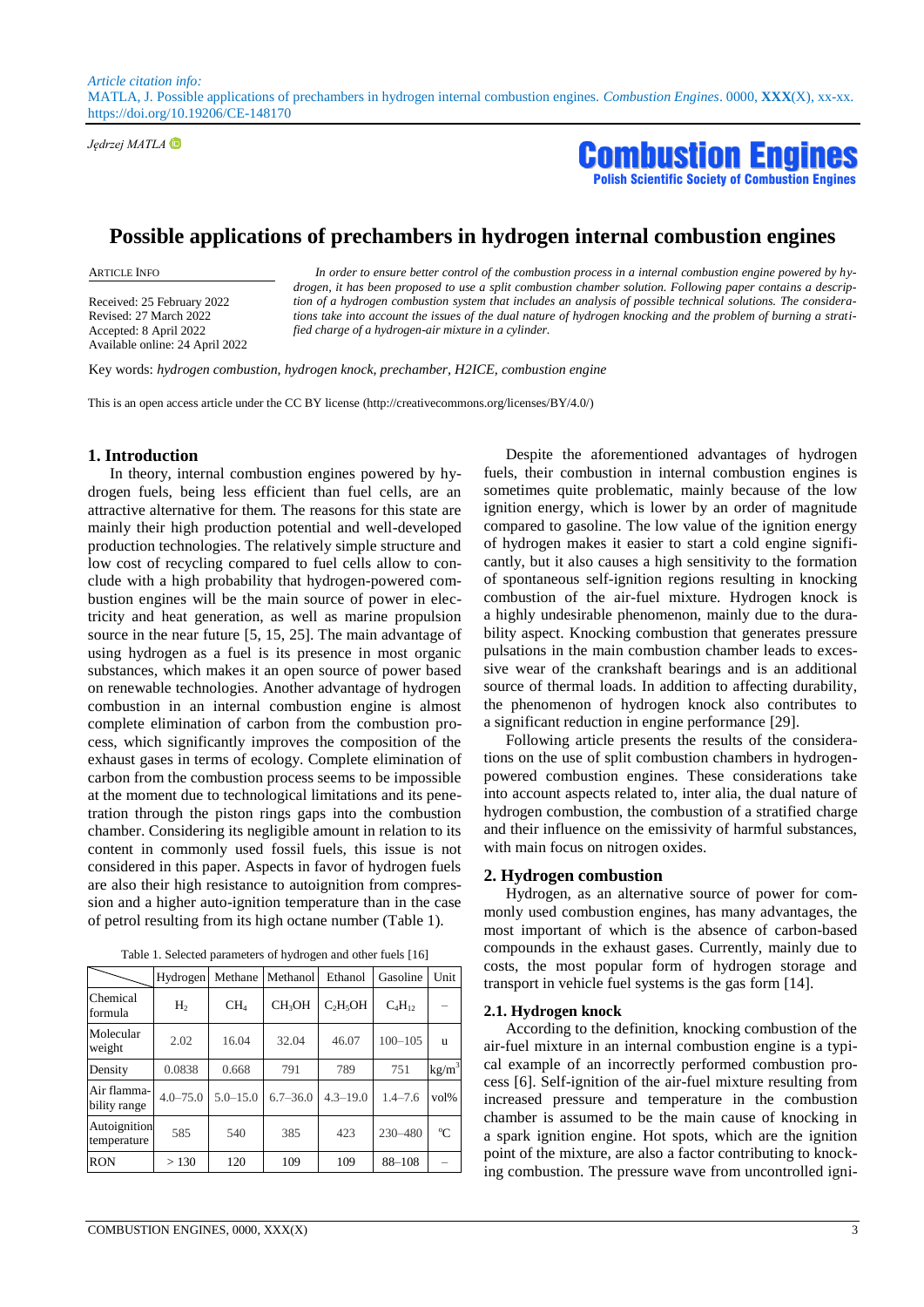tion and the accompanying characteristic sound have an adverse effect on the engine for several reasons. Firstly, a rapid increase of pressure in the combustion chamber causes expeditious wear of the crank system bearings, secondly, this phenomenon significantly contributes to the increase in thermal loads, mainly in the area of the piston crown, and thirdly, overlapping pressure waves having different sources of formation cause significant lowering of the indicated pressure, which in turn contributes to a decrease in its overall efficiency.

In theory, hydrogen as a fuel is characterized by a high compression ignition resistance, which is indicated by the octane number (ON). It describes the resistance of the fuel to knocking combustion, and in the case of hydrogen, its research value (RON) is 130 [23]. On the other hand, practice shows that hydrogen combustion promotes the formation of pressure waves much higher than in the case of gasoline combustion with a research octane number close to 100 [26]. The index used in that case called the motorized octane number (MON) is at level of 60 [32]. Large discrepancies between the values of the RON and MON indexes indicate that they should not be used in relation to hydrogen. A better choice for the evaluation of knock resistance is the methane number (LM) proposed by Ryan et al. used to determine the parameters of gaseous fuels commonly used to express the probability of engine heavy run [20]. Methane number describes the percentage of methane in the reference mixture consisting of hydrogen and methane. Taking into account the methane number equal to 0 in the case of hydrogen, it can be concluded that it is the fuel with the most favorable properties for the occurrence of the knocking combustion phenomenon resulting from unstable course of combustion process.

Table 2. Methane number of selected gaseous fuels [11, 12]

| Fuel              |           |    | Hydrogen   Coal gas   Propane   Natural gas | Methane |
|-------------------|-----------|----|---------------------------------------------|---------|
| Methane<br>number | $24 - 30$ | 34 | $75 - 95$                                   | 100     |

As research shows, the hydrogen knock phenomenon may have two mechanisms of formation, thus we are talking about its dual nature. The first cause, as in the case of a conventional gasoline-air mixture, is the spontaneous combustion of hydrogen as a result of the excessively elevated temperature and pressure at the end of the power stroke. This type of hydrogen knock is defined as heavy and causes a noticeable increase in pressure in the combustion chamber up to several MPa. Its formation also closely correlates with the engine compression ratio [31]. The second mechanism of hydrogen knock generation is the so called light knock, whose cause is claimed to be the unstable combustion process initiated by the spark plug. Although the limit of light knock cannot be clearly established, the pressure pulsations caused by this phenomenon are in the range of 20–100 kPa. It is not as harmful to the engine as heavy knock, but it is also an undesirable phenomenon, therefore it is justified to improve the control of the combustion process in the area of its occurrence.

An important factor influencing the occurrence of hydrogen knock is also the composition of the fuel-air mixture (Fig. 1). Due to the fact that the lean mixture contributes to a decrease in the speed of flame propagation, it reduces the risk of knocking. Research has shown that the intensity of hydrogen knock is the highest for a stoichiometric mixture [11, 12], and therefore it is aimed to deplete the mixture.



Fig. 1. Regions of hydrogen combustion in SI engines with the heavy knock distinction introduced by the author [11, 28]

Other solutions to impede the occurrence of knock are also changes in the engine operation cycle [33], water injection [3] or exhaust gas recirculation [27], although they usually decrease the overall efficiency of the engine. The location of the self-ignition occurrence is also important, therefore combustion chambers have been developed to prevent knocking through their geometrical features [34].

#### **2.2. Compression ratio**

The compression ratio is one of the most important parameters that describe an internal combustion engine mainly due to its direct impact on engine efficiency. According to the equation for ideal gas, an increase of the compression ratio is accompanied by the temperature elevation of the mixture in the combustion chamber. In the case of a mixture of hydrogen and air, this is not considered a disadvantage at first glance, because of its higher autoignition temperature than in the case of gasoline. However, an increase in the temperature of the mixture at the moment of ignition has a significant impact on shortening the delay of its self-ignition. As a result, the speed of the combustion process increases, which can be observed by rapid pressure pulsation. The generated high-amplitude pressure waves are, in turn, the main cause of the hydrogen knock phenomenon.

The second, but not less important, factor in the influence of the compression ratio on the occurrence of the knock phenomenon is the increase in the energy density of the charge in the combustion chamber resulting from the decreasing volume of the chamber during the compression stroke. A higher concentration of chemical compounds involved in the combustion reaction increases the amount of heat released in its course, which, in turn, increases the temperature of the entire process. The increased substrate concentration results in a consequent higher combustion rate, causing the pressure in the combustion chamber to rise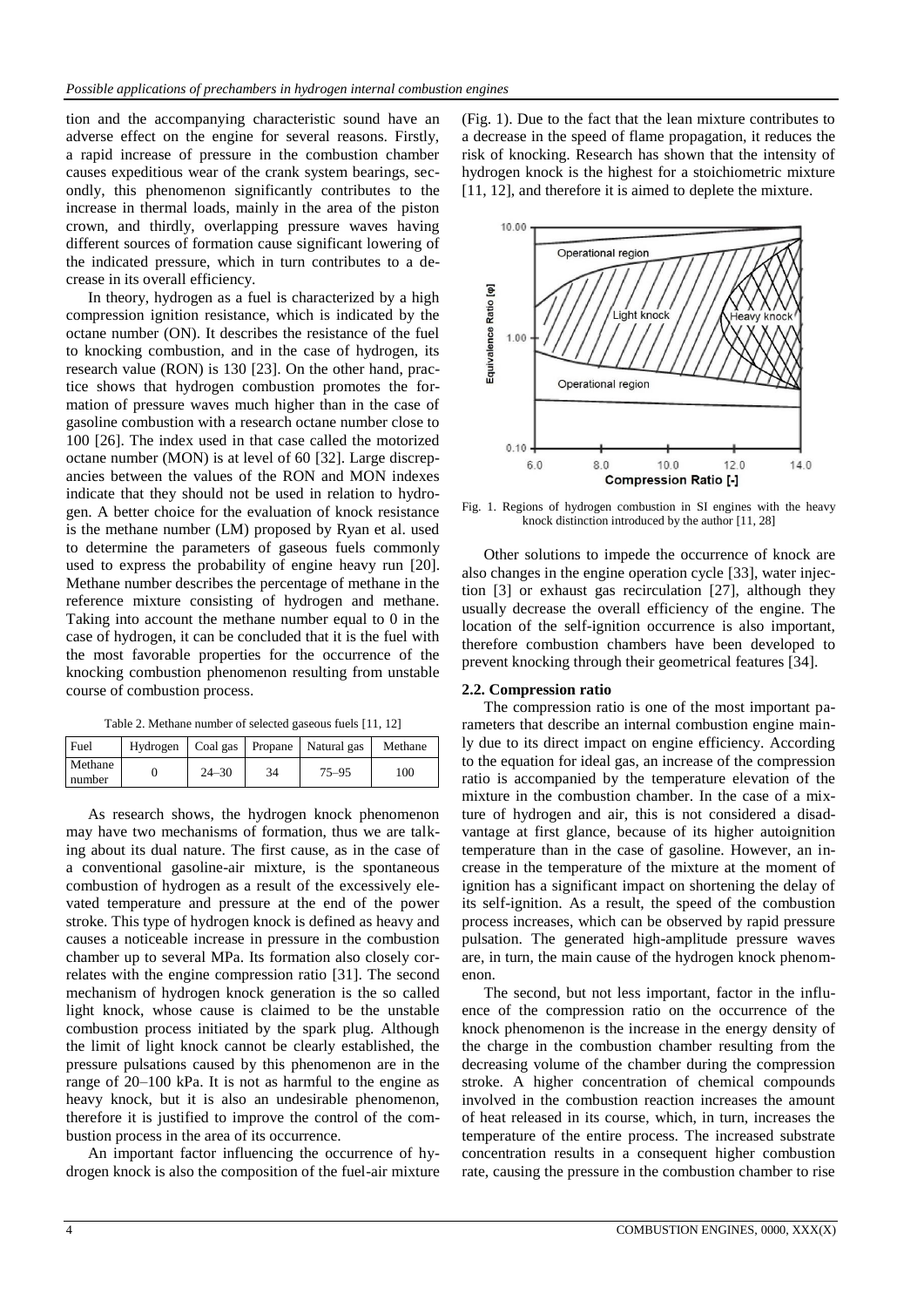rapidly. As research shows, an important factor influencing the formation of the combustion process is also the temperature stratification inside the combustion chamber, therefore it is reasonable to take into account the temperature inhomogeneities responsible for the formation of the socalled hot spots. The limit value indicated by the research teams is 30 K [21, 22]. When this value is exceeded, a high probability of knocking occurs.

It seems reasonable to say that an increase in pressure may cause a decrease in the speed of the combustion process [19], however due to the relatively small influence of this phenomenon compared to the increase in temperature, this was not taken into account in further considerations.

Influence of the compression ratio on the ignition of a mixture with the excess air coefficient  $\lambda = 1$ , investigated in details by Szwaja et al. [13, 24] and Karim et al. [14, 16], shows a clear increase in pressure pulsation intensity for compression ratio values greater than 11 (Fig. 2). After exceeding this value, the hydrogen combustion mechanism of the mixture was described as a heavy knock, resulting from self-ignition in the final phase of combustion process [8].



Fig. 2. Compression ratio influence on pressure pulsation intensity of CFR engine [28]

In the range of compression ratios 6–11, combustion of the mixture was described as deflagration with no signs of heavy knock. Deeper analysis showed pressure pulsations with a much smaller amplitude in the range from 20 kPa to 100 kPa caused by the unstable combustion process. This process, called light knock, is also an undesirable phenomenon, despite its less destructive effect on engine components than in the case of heavy knock. As a result of the vibrations of the piston rings, it can cause their accelerated wear, therefore it is reasonable to improve the combustion process in this area.

For compression ratio values below 7, the pressure pulsation amplitudes are so low that they do not have a significant effect on engine operation. It should be mentioned that all ranges for the occurrence of the hydrogen knock phenomenon for the stoichiometric mixture are arbitrary, therefore special attention should be paid to the interpretation of the results of tests carried out especially in the areas of these contractual limit values.

## **2.3. Lean combustion of hydrogen**

The strategy of combustion of the mixture with excess air is a solution commonly used in internal combustion engines for many years. Its general purpose is to improve the economy by reducing fuel consumption and improving the emissivity of the engine.

Currently, lean mixture combustion in conventional spark ignition engines reduces pumping losses in the intake manifold by keeping the throttle valve open at low loads. Furthermore, the higher specific heat of the lean mixture increases the efficiency of the Otto cycle, thus increasing the overall efficiency of the engine [2]. The main factor that limits the excess air coefficient is the exhaust gas temperature, which decreases along with the depletion of the mixture. This phenomenon is important from the point of view of the efficiency of the three-way catalytic converter, which operation depends on the process temperature and the oxygen content in the exhaust gases. In the context of hydrogen combustion, the depletion of the air-fuel mixture slows down the combustion process. As noted by Szwaja, along with the increase of the excess air coefficient, the intensity of pulsation of the combustion pressure decreases linearly (Fig. 3). This phenomenon can be used to increase the efficiency of the engine by increasing its compression ratio.



Fig. 3. Excess air influence on pressure pulsation intensity [25]

Lowering the temperature of the combustion process closely correlates with the self-ignition delay, which decreases with temperature deterioration (Fig. 4). Excessive shortening of the self-ignition delay increases the probability of self-ignition, which directly translates into the occurrence of the hydrogen knock phenomenon.



Fig. 4. Combustion process temperature influence on self-ignition delay for stoichiometric air-hydrogen mixture [29]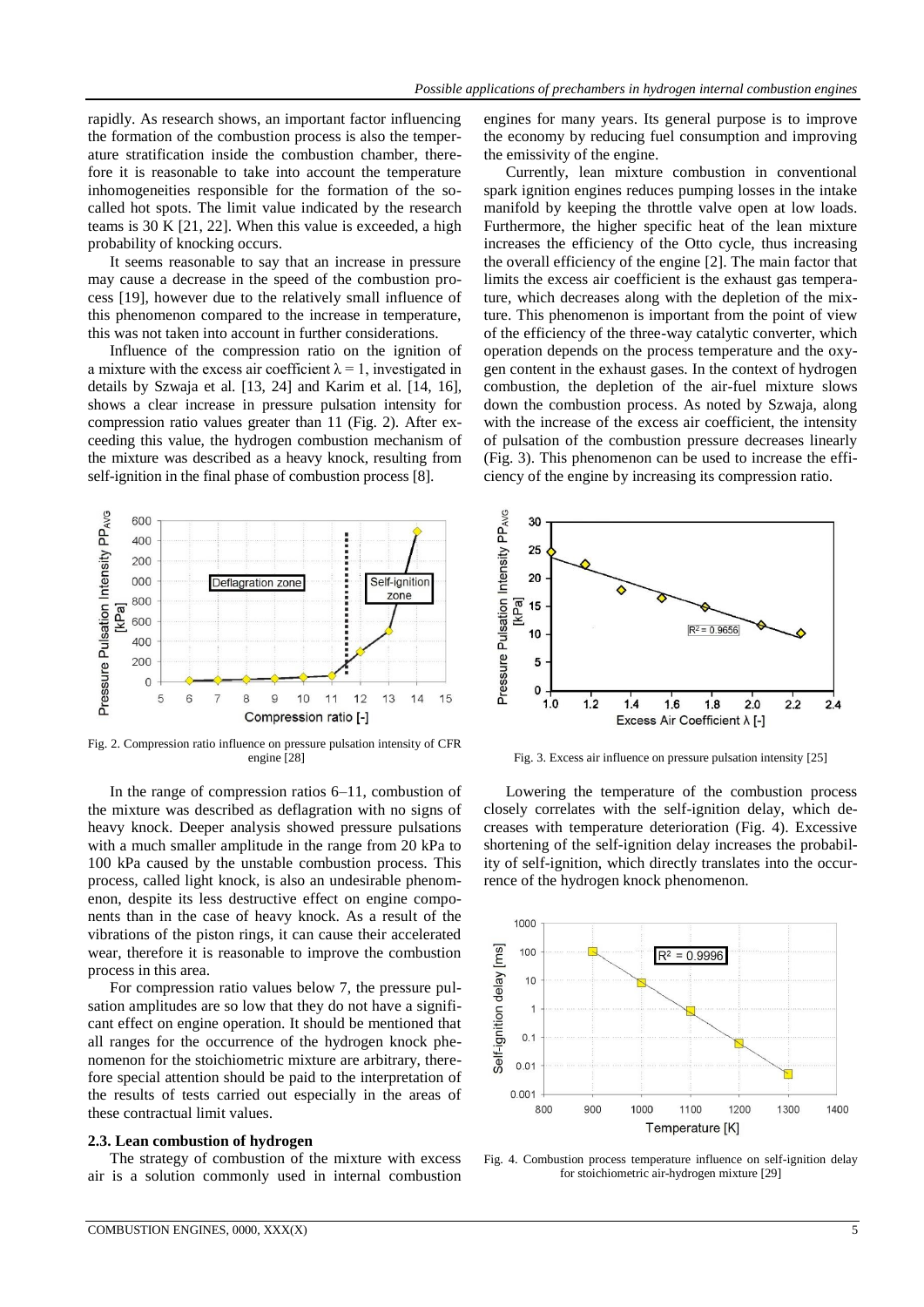The results of the research indicate the optimal value of excess air coefficient  $(\lambda)$  at the level of 2.2 [24, 25], whose exceeded value does not have significant effects in terms of emissivity and efficiency. Research by Lee et al. [10] shows that the next step to increase the overall efficiency of a hydrogen-powered internal combustion engine is to burn a stratified charge. This strategy allows for the attainment of better stability of the combustion process by increasing the time of mixture formation and allows for its further depletion in order to increase engine overall efficiency.

### **3. Prechambers**

One of the methods of increasing the control of mixture formation is the implementation of a split combustion chamber. It is a solution based on the concept of dividing the combustion chamber into the main and preliminary space, showing a different structure depending on the fuel used. In compression ignition engines (Fig. 5b), the prechamber is classified as active, which means that the fuel is injected directly into it and its volume is usually from 25% to 40% of of the main chamber volume [17]. The shape of the prechamber separated from the main chamber by a necking enables the creation of controlled conditions for the self-ignition of the mixture by generating a sufficiently high temperature in it and reducing the excess air coefficient. The swirl chambers (Fig. 5a) also allow for the creation of a turbulence that allows for better mixing of the load. In the next phase of the combustion process, the highspeed ignition of the rich mixture in the prechamber at its exit allows for quick mixing with the excessive air in the main space, creating a lean mixture, the combustion of which is initiated by the ignition of the rich mixture.



Fig. 5. Splitted chamber systems of CI engines: a) swirl chamber, b) prechamber [6]

In the case of spark ignition internal combustion engines, except some special cases, the prechambers are not a commonly used solution. The reasons for this state of matter can be found in the physicochemical properties of liquid fuels. Due to the smaller volume of the prechamber compared to compression ignition engines amounting only up to a few percent of the main chamber volume, phenomenon of fuel deposition on the walls of the chamber occurs, so that part of it does not participate in the combustion process, resulting in an increase in hydrocarbons emissions. The prechambers, on the other hand, exhibit promising results in the context of engines powered by gaseous fuels [31, 32]. As the research shows, the best results are obtained when an active chamber is used, which allows to obtain a stratified charge through an additional injector installed in it (Fig. 6b). This solution allows for the formation of an ultra-lean mixture with an excess air ratio above 3 in the main combustion chamber.



Fig. 6. Prechambers used in SI engines: a) passive prechamber; b) active prechamber [1]

## **4. Proposed system description**

The preliminary function of a system proposed by the author is to improve the combustion parameters of the hydrogen-air mixture in the area of light knock. The use of an active prechamber integrated with the head should enable the use of a greater degree of mixture depletion than in the case of chambers screwed into the spark plug seating. This solution should ensure better heat transmission from the combustion process and allow for even flame propagation due to orifices installed in the prechamber necking area. The main advantage of the discussed system should be a higher compression ratio while maintaining pressure pulsation below the light knock limit.



Fig. 7. Simplified scheme of hydrogen combustion prechamber system

The presented system (Fig. 7) assumes the formation of a lean or ultra-lean mixture in the space of the main combustion chamber by means of indirect hydrogen injection. It is also considered to apply direct injection system in the future as it gives better results in real conditions tests [4]. In the space of the preliminary chamber, the volume of which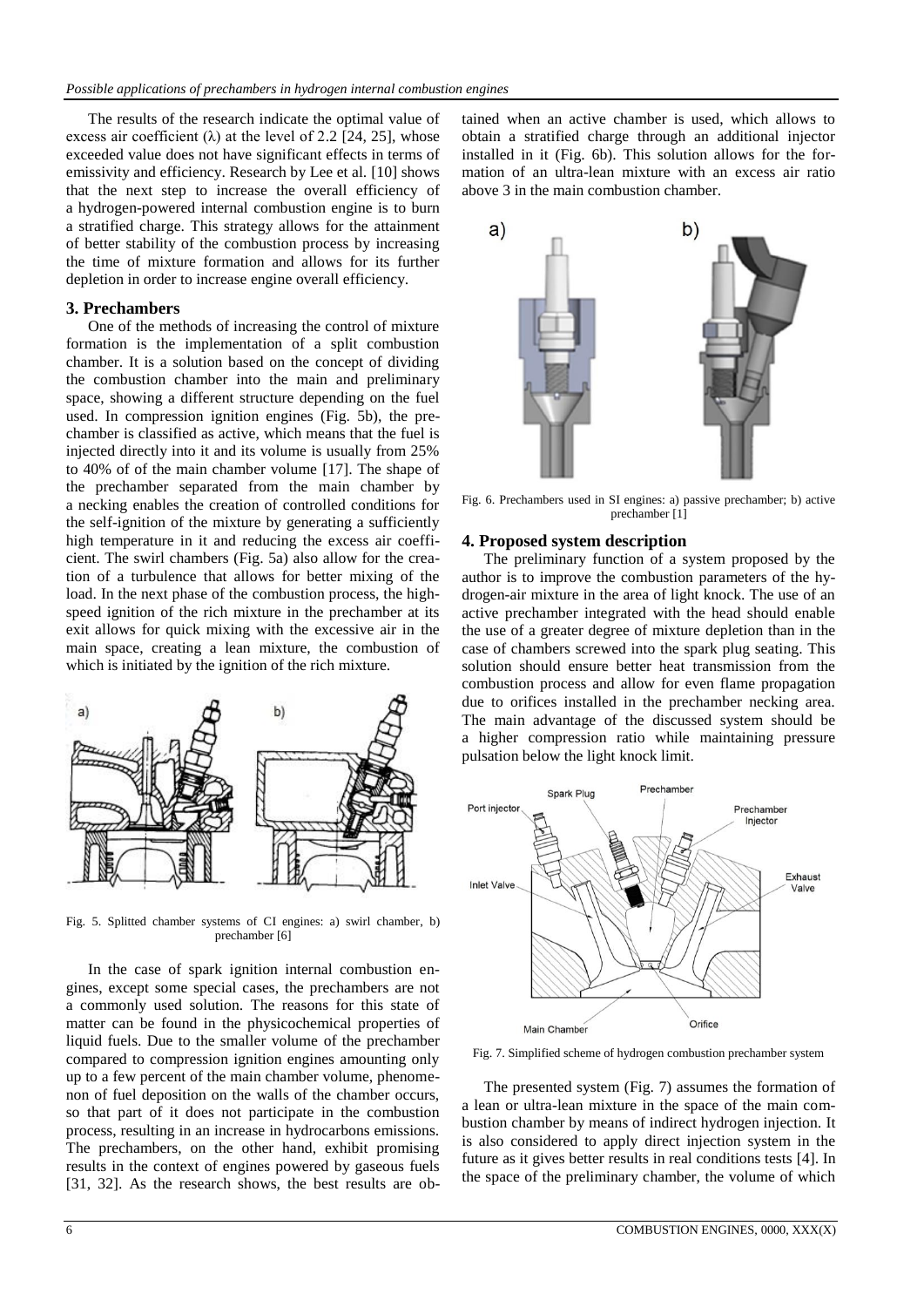is assumed to be a few percent of the volume of the main chamber, integrated with the cylinder head, the ignition of the stoichiometric or lean mixture is initiated. The mixture then ignites in the main chamber, creating a stratified charge combustion mechanism. The geometry of the prechamber and the detailed parameters of the optimal excess air coefficients will be the subject of further research by the author.

## **5. Summary**

Taking into account the factors mentioned in the previous chapters, it seems justified to conduct research aimed at examining the effect of using split combustion chambers in hydrogen powered combustion engines. Further research in this direction could contribute to the popularization of hydrogen as a fuel, and thus increase the share of fuels from renewable sources.

Combustion of hydrogen in internal combustion engines generates a number of problems, mainly due to the complicated mechanism of combustion. In the course of the analysis, it was found that the compression ratio and the degree of mixture depletion are the factors that have the greatest impact on the hydrogen combustion process. On the basis of the literature review, their impact on the generation of hydrogen knock was determined, which, depending on the intensity of pressure pulsation in the combustion chamber, can be divided into heavy knock, which is a highly undesirable phenomenon, and light knock, in the area of which, according to the author, it is possible to improve the combustion process.

Based on the analysis of the issues discussed in the following article, the author presents a preliminary proposal for a hydrogen combustion system in an internal combustion engine, the operation of which should be verified in further research. In principle, this system is to be characterized by efficiency higher than that of any previously known solution.

# **Nomenclature**

| <b>CFR</b><br>cooperative fuel research<br>compression ignition<br>CI<br><b>CR</b><br>compression ratio<br><b>MN</b><br>methane number<br><b>MON</b><br>motorized octane number<br>ON<br>octane number | $PP_{AVG}$<br><b>RON</b><br>SI<br>$\lambda$<br>$\boldsymbol{\omega}$ | average pressure pulsation intensity<br>research octane number<br>spark ignition<br>excess air coefficient<br>equivalence ratio $(1/\lambda)$ |
|--------------------------------------------------------------------------------------------------------------------------------------------------------------------------------------------------------|----------------------------------------------------------------------|-----------------------------------------------------------------------------------------------------------------------------------------------|
|--------------------------------------------------------------------------------------------------------------------------------------------------------------------------------------------------------|----------------------------------------------------------------------|-----------------------------------------------------------------------------------------------------------------------------------------------|

# **Bibliography**

- [1] ALVAREZ, C.E.C., COUTO, G.E., ROSO, V.R. et al. A review of prechamber ignition systems as lean combustion technology for SI engines. *Applied Thermal Engineering*. 2018, **128**, 107-120. https://doi.org/10.1016/j.applthermaleng.2017.08.118
- [2] BONTORIN, A.C.B., DE OLIVEIRA CARVALHO, L. Investigation of the impact of lean mixtures on the performance of GDI engines. *SAE Technical Papers* 2016-36- 0326. 2016. https://doi.org/10.4271/2016-36-0326
- [3] BORETTI, A. Stoichiometric H2ICEs with water injection. *International Journal of Hydrogen Energy*. 2011, **36**(7), 4469-4473. https://doi.org/10.1016/J.IJHYDENE.2010.11.117
- [4] BRZEŻAŃSKI, M., RODAK, Ł. Investigation of a new concept of hydrogen supply for a spark-ignition engine. *Combustion Engines*. 2019, **178**(3), 140-143. https://doi.org/10.19206/CE-2019-324
- [5] GIS, M., GIS, W. The current state and prospects for hydrogenisation of motor transport in Northwestern Europe and Poland. *Combustion Engines*. https://doi.org/10.19206/CE-144560
- [6] HEYWOOD, J.B. Internal combustion engines fundamental. *McGraw-Hill Inc*. New York 1988.
- [7] KARIM, G.A. Hydrogen as a spark ignition engine fuel. *International Journal of Hydrogen Energy*. 2003, **28**(5), 569-577. https://doi.org/10.1016/S0360-3199(02)00150-7
- [8] KAWAHARA, N., TOMITA, E. Visualization of autoignition and pressure wave during knocking in a hydrogen spark-ignition engine. *International Journal of Hydrogen Energy*. 2009, **34**(7), 3156-3163. https://doi.org/10.1016/J.IJHYDENE.2009.01.091
- [9] KREBS, S., BIET, C. Predictive model of a premixed, lean hydrogen combustion for internal combustion engines. *Transportation Engineering*. 2021, **5**, 100086. https://doi.org/10.1016/j.treng.2021.100086
- [10] LEE, S., KIM, G., BAE, C. Lean combustion of stratified hydrogen in a constant volume chamber. *Fuel*. 2021, **301**, 121045. https://doi.org/10.1016/j.fuel.2021.121045
- [11] LI, H.K., KARIM, G.A. Knock in spark ignition hydrogen engines. *International Journal of Hydrogen Energy*. 2004, **29**(8), 859-865. https://doi.org/10.1016/j.ijhydene.2003.09.013
- [12] LUO, Q., SUN, B. Inducing factors and frequency of combustion knock in hydrogen internal combustion engines. *International Journal of Hydrogen Energy*. 2016, **41**(36), 16296-16305.

https://doi.org/10.1016/j.ijhydene.2016.05.257

- [13] MALENSHEK, M., OLSEN, D.B. Methane number testing of alternative gaseous fuels. *Fuel*. 2009, **88**(4), 650-656. https://doi.org/10.1016/j.fuel.2008.08.020
- [14] MAZLOOMI, K., GOMES, C. Hydrogen as an energy carrier: prospects and challenges. *Renewable and Sustainable Energy Reviews*. 2012, **16**(5), 3024-3033. https://doi.org/10.1016/j.rser.2012.02.028
- [15] MENES, M. Program initiatives of public authorities in the field of hydrogenation of the economy in a global perspective, as of the end of 2020. *Combustion Engines*. 2022, **189**(2), 18-29. https://doi.org/10.19206/CE-142170
- [16] PERRY, R.H. Perry's Chemical Engineers' Handbook. VII. *McGraw-Hill Inc*. New York 1997.
- [17] PISCHINGER, S. The combustion process in diesel engines. Intern. Combust. Engines II Lect. Notes. *RWTH-Aachen University*, 2017; 171-177.